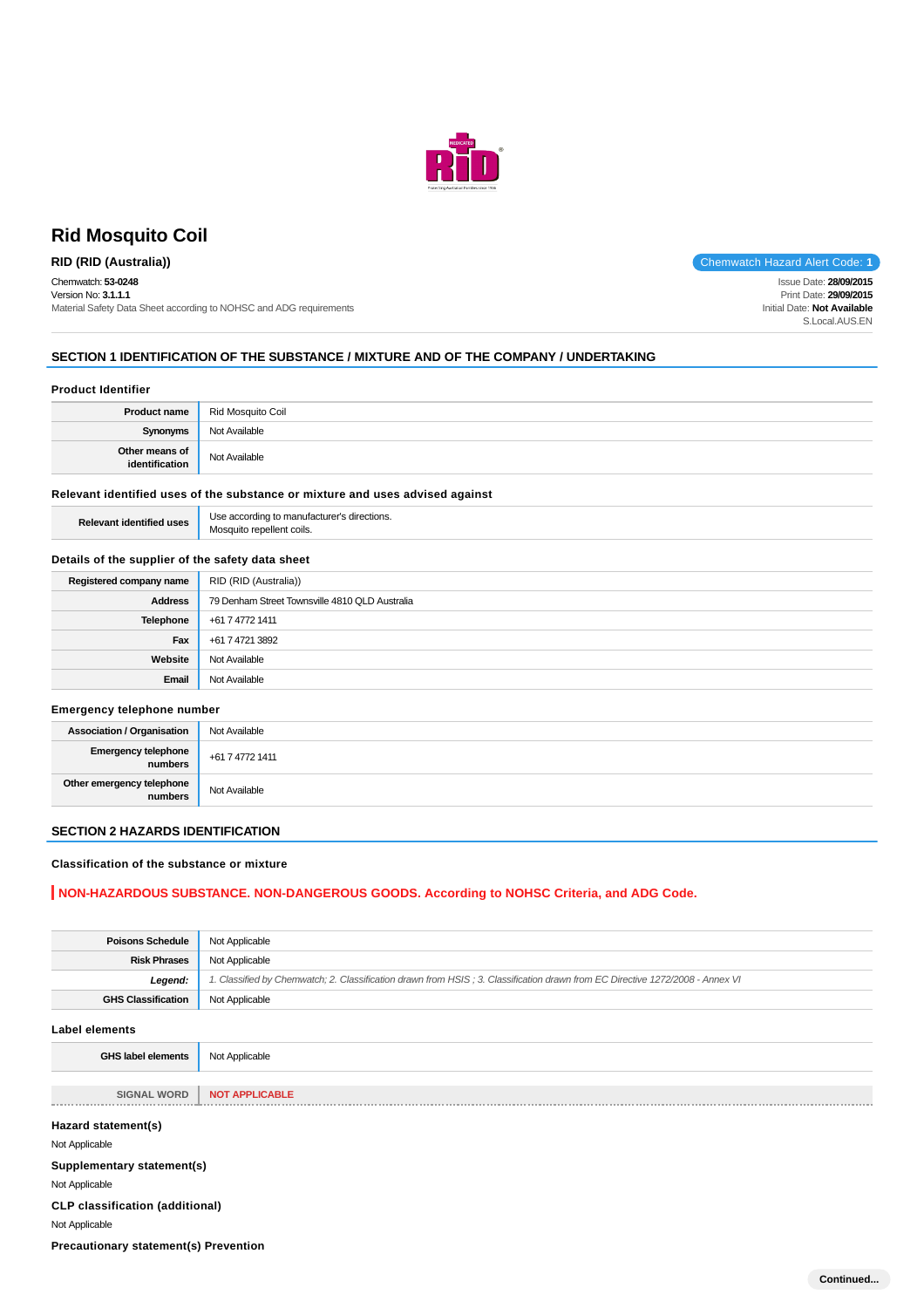**Precautionary statement(s) Response**

# **Precautionary statement(s) Storage**

# **Precautionary statement(s) Disposal**

#### **Label elements**

Not Applicable

Relevant risk statements are found in section 2

**Indication(s) of danger** Not Applicable

#### **SAFETY ADVICE**

Not Applicable

#### **Other hazards**

| Inhalation, skin contact and/or ingestion may produce health damage*. |
|-----------------------------------------------------------------------|
| May produce discomfort of the eyes, respiratory tract and skin*.      |
| Possible respiratory and skin sensitizer*.                            |
| Limited evidence of a carcinogenic effect*.                           |
| Exposure may produce irreversible effects*.                           |

### **SECTION 3 COMPOSITION / INFORMATION ON INGREDIENTS**

#### **Substances**

See section below for composition of Mixtures

### **Mixtures**

| <b>CAS No</b> | %[weight] | Name                                       |
|---------------|-----------|--------------------------------------------|
| Not Available | >60       | wood powder                                |
| 569-64-2      | 0.2       | C.I. Basic Green 4 (hydrochloride)         |
| 584-79-2      | 0.2       | allethrin                                  |
|               | balance   | Ingredients determined not to be hazardous |

The specific chemical identity and/or exact percentage (concentration) of composition has been withheld as a trade secret.

### **SECTION 4 FIRST AID MEASURES**

### **Description of first aid measures**

| <b>Eye Contact</b>  | If this product comes in contact with the eyes:<br>▶ Wash out immediately with fresh running water.<br>Ensure complete irrigation of the eye by keeping eyelids apart and away from eye and moving the eyelids by occasionally lifting the upper and lower lids.<br>► Seek medical attention without delay; if pain persists or recurs seek medical attention.<br>► Removal of contact lenses after an eye injury should only be undertaken by skilled personnel.                                                      |
|---------------------|------------------------------------------------------------------------------------------------------------------------------------------------------------------------------------------------------------------------------------------------------------------------------------------------------------------------------------------------------------------------------------------------------------------------------------------------------------------------------------------------------------------------|
| <b>Skin Contact</b> | If skin contact occurs:<br>In mediately remove all contaminated clothing, including footwear.<br>Flush skin and hair with running water (and soap if available).<br>Seek medical attention in event of irritation.                                                                                                                                                                                                                                                                                                     |
| Inhalation          | If fumes or combustion products are inhaled remove from contaminated area.<br>Lay patient down. Keep warm and rested.<br>► Prostheses such as false teeth, which may block airway, should be removed, where possible, prior to initiating first aid procedures.<br>▶ Apply artificial respiration if not breathing, preferably with a demand valve resuscitator, bag-valve mask device, or pocket mask as trained. Perform CPR if<br>necessary.<br>Transport to hospital, or doctor.                                   |
| Ingestion           | If swallowed do <b>NOT</b> induce vomiting.<br>If vomiting occurs, lean patient forward or place on left side (head-down position, if possible) to maintain open airway and prevent aspiration.<br>• Observe the patient carefully.<br>► Never give liquid to a person showing signs of being sleepy or with reduced awareness; i.e. becoming unconscious.<br>• Give water to rinse out mouth, then provide liquid slowly and as much as casualty can comfortably drink.<br>$\blacktriangleright$ Seek medical advice. |

#### **Indication of any immediate medical attention and special treatment needed**

Treat symptomatically.

For chronic or short term repeated exposures to pyrethrum and synthetic pyrethroids:

- Mammalian toxicity of pyrethrum and synthetic pyrethroids is low, in part because of poor bioavailability and a large first pass extraction by the liver.
- The most common adverse reaction results from the potent sensitising effects of pyrethrins.
- ▶ Clinical manifestations of exposure include contact dermatitis (erythema, vesiculation, bullae); anaphylactoid reactions (pallor, tachycardia, diaphoresis) and asthma. [Ellenhorn Barceloux]
- ▶ In cases of skin contact, it has been reported that topical application of Vitamin E Acetate (alpha-tocopherol acetate) has been found to have high therapeutic value, eliminating almost all skin pain associated with exposure to synthetic pyrethroids. [Incitec]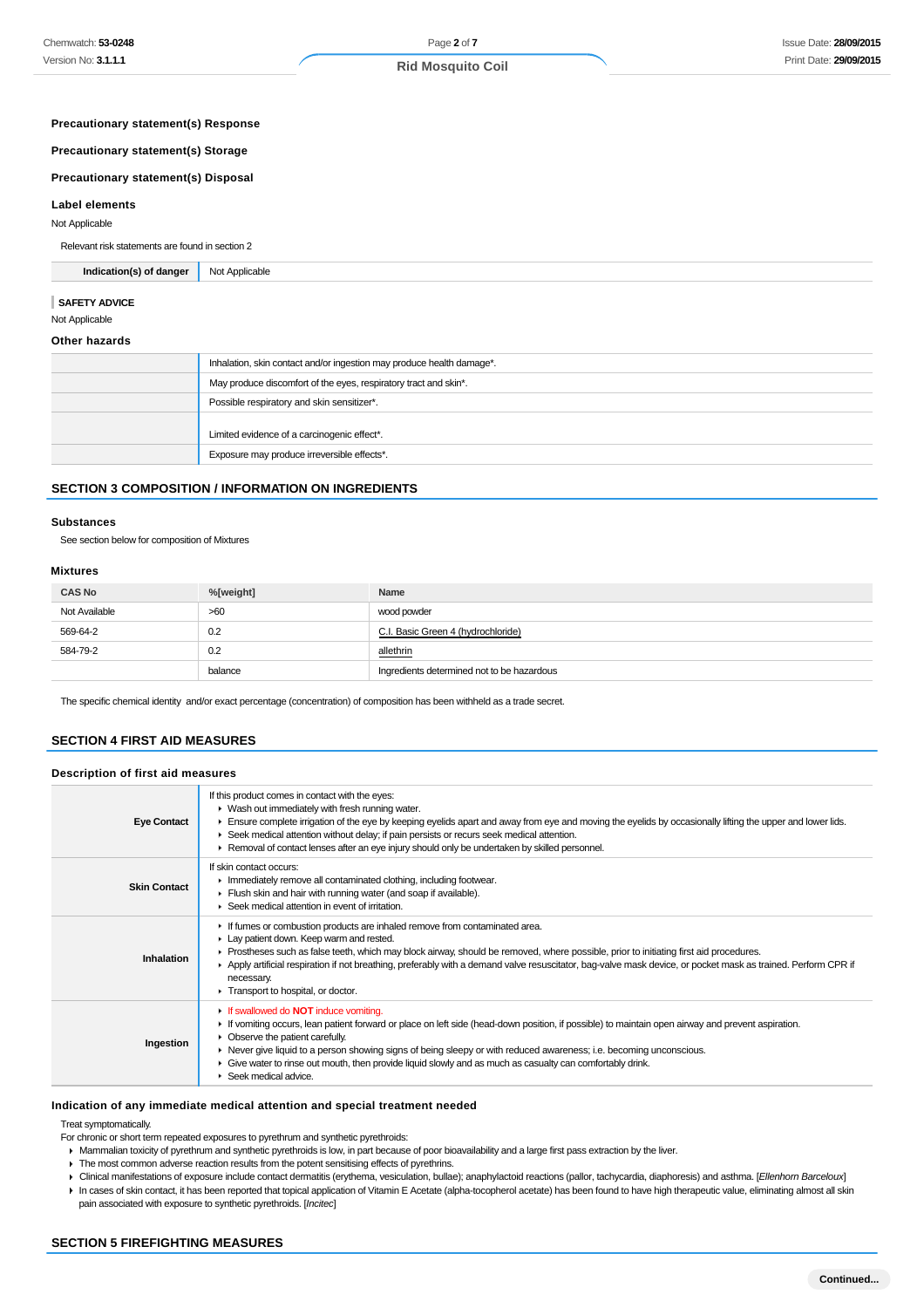### **Extinguishing media**

| ▶ Water spray or fog.<br>Alcohol stable foam.<br>• Dry chemical powder.<br>$\triangleright$ Carbon dioxide. |
|-------------------------------------------------------------------------------------------------------------|
| Special hazards arising from the substrate or mixture                                                       |

#### **Fire Incompatibility Avoid contamination with oxidising agents i.e. nitrates, oxidising acids, chlorine bleaches, pool chlorine etc. as ignition may result Advice for firefighters Fire Fighting** Alert Fire Brigade and tell them location and nature of hazard. Wear breathing apparatus plus protective gloves in the event of a fire. Prevent, by any means available, spillage from entering drains or water courses. Use fire fighting procedures suitable for surrounding area. **Fire/Explosion Hazard**  $\blacktriangleright$  The material is not readily combustible under normal conditions. However, it will break down under fire conditions and the organic component may burn. Not considered to be a significant fire risk. Heat may cause expansion or decomposition with violent rupture of containers.

### **SECTION 6 ACCIDENTAL RELEASE MEASURES**

### **Personal precautions, protective equipment and emergency procedures**

| <b>Minor Spills</b> | Remove all ignition sources.<br>$\triangleright$ Clean up all spills immediately.<br>Avoid contact with skin and eyes.<br>$\triangleright$ Control personal contact with the substance, by using protective equipment. |
|---------------------|------------------------------------------------------------------------------------------------------------------------------------------------------------------------------------------------------------------------|
| <b>Major Spills</b> | Moderate hazard.<br>CAUTION: Advise personnel in area.<br>Alert Emergency Services and tell them location and nature of hazard.<br>• Control personal contact by wearing protective clothing.                          |
|                     |                                                                                                                                                                                                                        |
|                     | Personal Protective Equipment advice is contained in Section 8 of the SDS.                                                                                                                                             |

# **SECTION 7 HANDLING AND STORAGE**

### **Precautions for safe handling**

| Safe handling     | Avoid all personal contact, including inhalation.<br>• Wear protective clothing when risk of exposure occurs.<br>Use in a well-ventilated area.<br>Prevent concentration in hollows and sumps.              |
|-------------------|-------------------------------------------------------------------------------------------------------------------------------------------------------------------------------------------------------------|
| Other information | Store in original containers.<br>▶ Keep containers securely sealed.<br>Store in a cool, dry area protected from environmental extremes.<br>Store away from incompatible materials and foodstuff containers. |

### **Conditions for safe storage, including any incompatibilities**

| Suitable container      | • Polyethylene or polypropylene container.<br>• Check all containers are clearly labelled and free from leaks. |
|-------------------------|----------------------------------------------------------------------------------------------------------------|
| Storage incompatibility | $\blacktriangleright$ Avoid reaction with oxidising agents                                                     |
|                         |                                                                                                                |



**X** — Must not be stored together<br>**0** — May be stored together with

**0** — May be stored together with specific preventions

 $-$  May be stored together

### **SECTION 8 EXPOSURE CONTROLS / PERSONAL PROTECTION**

### **Control parameters**

### **OCCUPATIONAL EXPOSURE LIMITS (OEL)**

### **INGREDIENT DATA**

Not Available

### **EMERGENCY LIMITS**

| _________________________             |                                        |                     |                      |           |
|---------------------------------------|----------------------------------------|---------------------|----------------------|-----------|
| Ingredient                            | <b>Material name</b>                   | TEEL-1              | TEEL-2               | TEEL-3    |
| C.I. Basic Green 4<br>(hydrochloride) | Basic Green 4; (Aizen malachite green) | $0.13 \text{ mg/m}$ | $1.4 \text{ mg/m}$ 3 | 8.7 mg/m3 |
|                                       |                                        |                     |                      |           |
| Ingredient                            | <b>Original IDLH</b>                   | <b>Revised IDLH</b> |                      |           |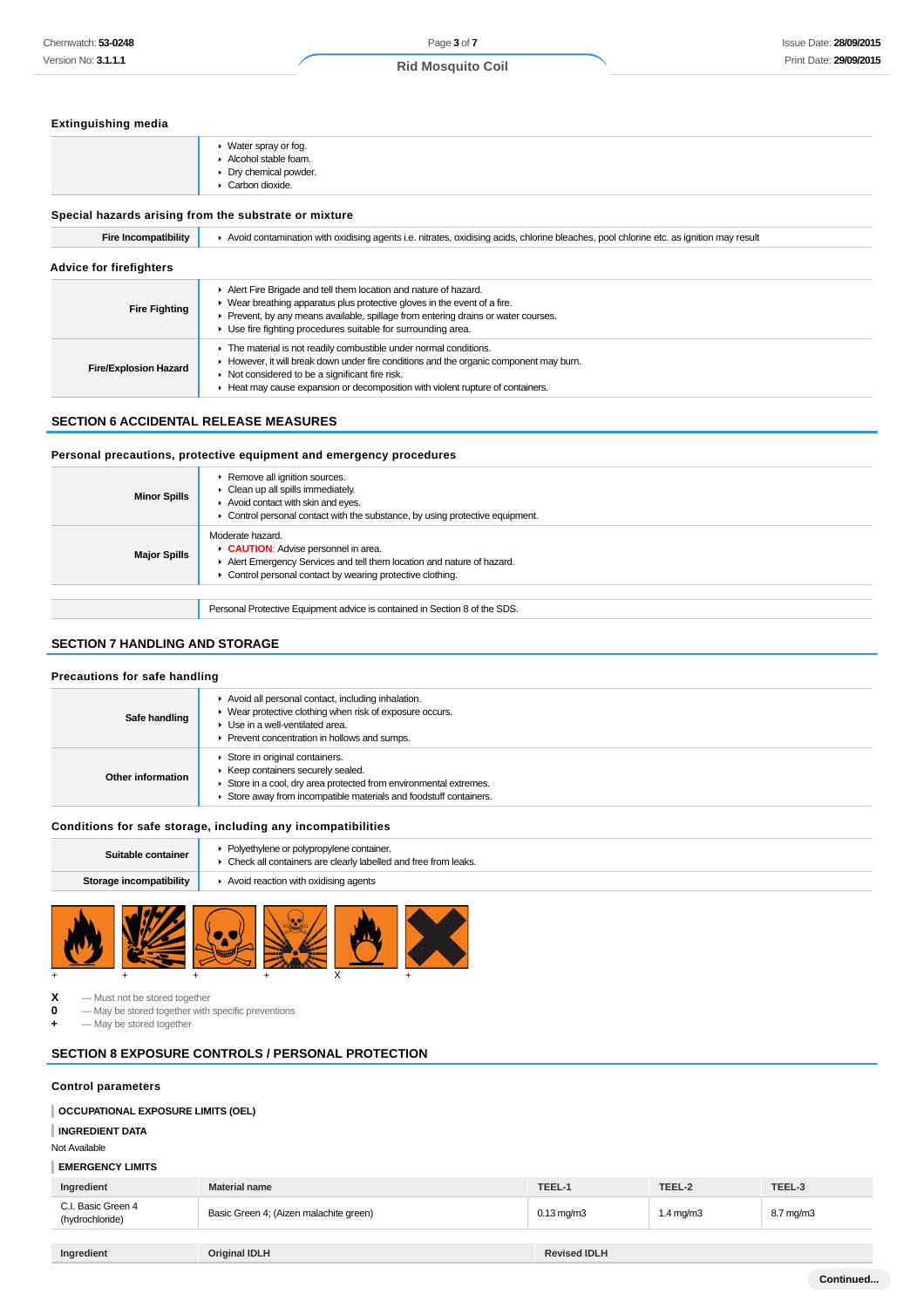| wood powder                           | Not Available                                                                                                                                                                                                                                                                                                                                                                                                                                                                                                                                                                                                                                                   | Not Available |
|---------------------------------------|-----------------------------------------------------------------------------------------------------------------------------------------------------------------------------------------------------------------------------------------------------------------------------------------------------------------------------------------------------------------------------------------------------------------------------------------------------------------------------------------------------------------------------------------------------------------------------------------------------------------------------------------------------------------|---------------|
| C.I. Basic Green 4<br>(hydrochloride) | Not Available                                                                                                                                                                                                                                                                                                                                                                                                                                                                                                                                                                                                                                                   | Not Available |
| allethrin                             | Not Available                                                                                                                                                                                                                                                                                                                                                                                                                                                                                                                                                                                                                                                   | Not Available |
| <b>Exposure controls</b>              |                                                                                                                                                                                                                                                                                                                                                                                                                                                                                                                                                                                                                                                                 |               |
| Appropriate engineering<br>controls   | Engineering controls are used to remove a hazard or place a barrier between the worker and the hazard. Well-designed engineering controls can be highly<br>effective in protecting workers and will typically be independent of worker interactions to provide this high level of protection.<br>The basic types of engineering controls are:<br>Process controls which involve changing the way a job activity or process is done to reduce the risk.<br>Enclosure and/or isolation of emission source which keeps a selected hazard "physically" away from the worker and ventilation that strategically "adds" and<br>"removes" air in the work environment. |               |
| <b>Personal protection</b>            |                                                                                                                                                                                                                                                                                                                                                                                                                                                                                                                                                                                                                                                                 |               |
| Eye and face protection               | Safety glasses with side shields.<br>Chemical goggles.<br>• Contact lenses may pose a special hazard; soft contact lenses may absorb and concentrate irritants. A written policy document, describing the wearing of<br>lenses or restrictions on use, should be created for each workplace or task.                                                                                                                                                                                                                                                                                                                                                            |               |
| <b>Skin protection</b>                | See Hand protection below                                                                                                                                                                                                                                                                                                                                                                                                                                                                                                                                                                                                                                       |               |
| Hands/feet protection                 | NOTE:<br>The material may produce skin sensitisation in predisposed individuals. Care must be taken, when removing gloves and other protective equipment, to avoid<br>all possible skin contact.<br>► Contaminated leather items, such as shoes, belts and watch-bands should be removed and destroyed.<br>The selection of suitable gloves does not only depend on the material, but also on further marks of quality which vary from manufacturer to manufacturer.                                                                                                                                                                                            |               |
| <b>Body protection</b>                | See Other protection below                                                                                                                                                                                                                                                                                                                                                                                                                                                                                                                                                                                                                                      |               |
| Other protection                      | $\triangleright$ Overalls.<br>P.V.C. apron.<br>▶ Barrier cream.                                                                                                                                                                                                                                                                                                                                                                                                                                                                                                                                                                                                 |               |
| <b>Thermal hazards</b>                | Not Available                                                                                                                                                                                                                                                                                                                                                                                                                                                                                                                                                                                                                                                   |               |

### **Recommended material(s)**

#### **GLOVE SELECTION INDEX**

Glove selection is based on a modified presentation of the:

 **"Forsberg Clothing Performance Index".**

 The effect(s) of the following substance(s) are taken into account in the **computergenerated** selection:

Rid Mosquito Coil Not Available

**Material CPI**

\* CPI - Chemwatch Performance Index

A: Best Selection

B: Satisfactory; may degrade after 4 hours continuous immersion

C: Poor to Dangerous Choice for other than short term immersion

**NOTE**: As a series of factors will influence the actual performance of the glove, a final

selection must be based on detailed observation. -

\* Where the glove is to be used on a short term, casual or infrequent basis, factors such as "feel" or convenience (e.g. disposability), may dictate a choice of gloves which might otherwise be unsuitable following long-term or frequent use. A qualified practitioner should be consulted.

#### **Respiratory protection**

Type A-P Filter of sufficient capacity. (AS/NZS 1716 & 1715, EN 143:2000 & 149:2001, ANSI Z88 or national equivalent)

Where the concentration of gas/particulates in the breathing zone, approaches or exceeds the "Exposure Standard" (or ES), respiratory protection is required. Degree of protection varies with both face-piece and Class of filter; the nature of protection varies with Type of filter.

| <b>Required Minimum</b><br><b>Protection Factor</b> | <b>Half-Face</b><br>Respirator | <b>Full-Face</b><br>Respirator    | <b>Powered Air</b><br>Respirator       |
|-----------------------------------------------------|--------------------------------|-----------------------------------|----------------------------------------|
| up to $10 \times ES$                                | A-AUS P2                       | ۰                                 | A-PAPR-AUS /<br>Class 1 P <sub>2</sub> |
| up to $50 \times ES$                                | -                              | A-AUS / Class 1<br>P <sub>2</sub> | -                                      |
| up to $100 \times ES$                               | -                              | $A-2P2$                           | A-PAPR-2 P2 $\land$                    |

^ - Full-face

A(All classes) = Organic vapours, B AUS or B1 = Acid gasses, B2 = Acid gas or hydrogen cyanide(HCN), B3 = Acid gas or hydrogen cyanide(HCN), E = Sulfur dioxide(SO2), G = Agricultural chemicals, K = Ammonia(NH3), Hg = Mercury, NO = Oxides of nitrogen, MB = Methyl bromide, AX = Low boiling point organic compounds(below 65 degC)

### **SECTION 9 PHYSICAL AND CHEMICAL PROPERTIES**

### **Information on basic physical and chemical properties**

| Appearance                                      | Opaque green solid; not miscible with water. |                                                   |                |
|-------------------------------------------------|----------------------------------------------|---------------------------------------------------|----------------|
|                                                 |                                              |                                                   |                |
| <b>Physical state</b>                           | Solid                                        | Relative density (Water = 1)                      | Not Available  |
| Odour                                           | Not Available                                | <b>Partition coefficient</b><br>n-octanol / water | Not Available  |
| <b>Odour threshold</b>                          | Not Available                                | <b>Auto-ignition temperature</b><br>(°C)          | Not Available  |
| pH (as supplied)                                | Not Applicable                               | Decomposition<br>temperature                      | Not Available  |
| Melting point / freezing<br>point (°C)          | Not Available                                | Viscosity (cSt)                                   | Not Applicable |
| Initial boiling point and<br>boiling range (°C) | Not Available                                | Molecular weight (g/mol)                          | Not Applicable |
| Flash point (°C)                                | Not Applicable                               | <b>Taste</b>                                      | Not Available  |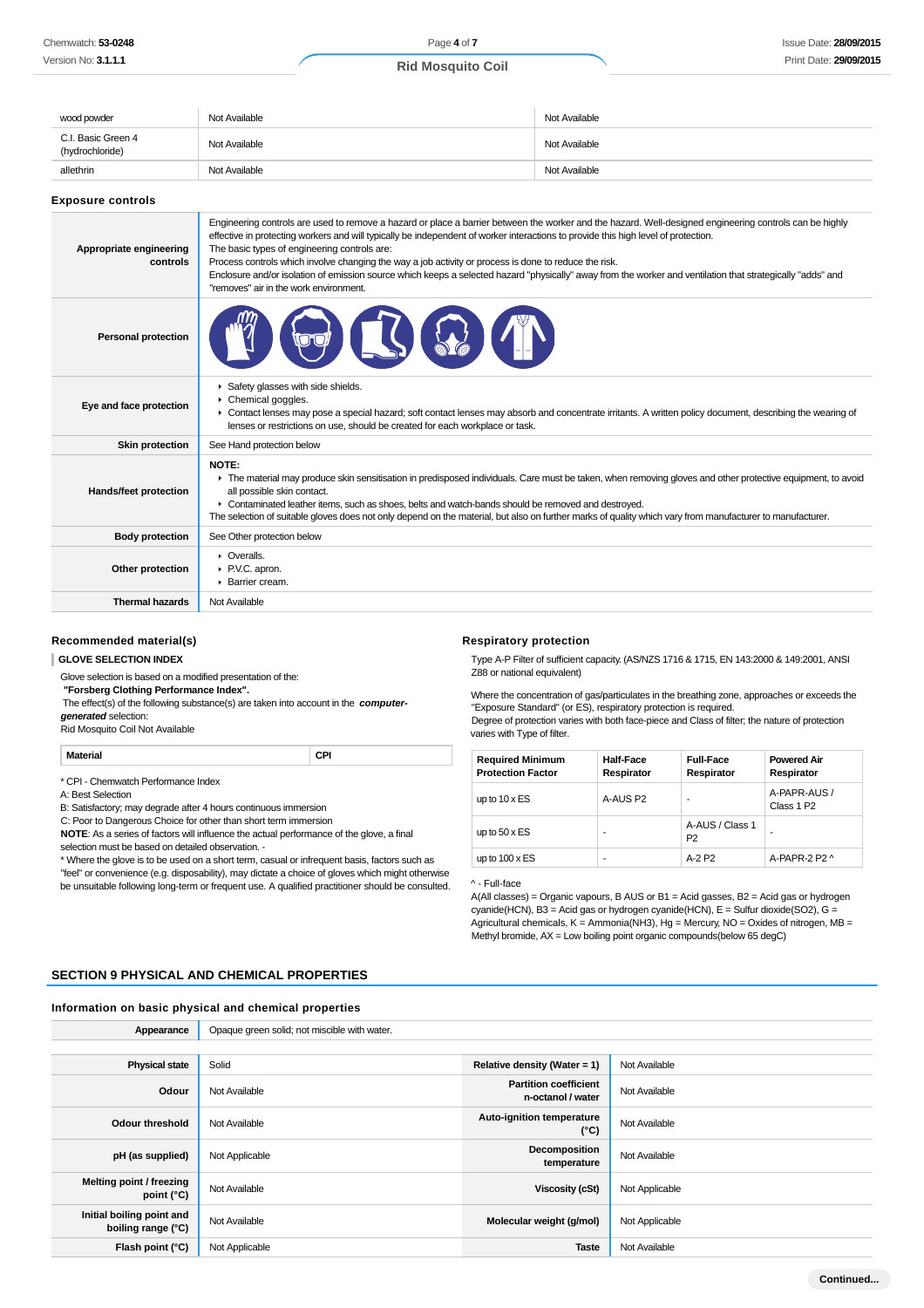# **Evaporation rate** Not Available **Explosive properties** Not Available **Flammability** Not Applicable **Constanting and Constanting District Applicable Constanting Properties** Not Available Upper Explosive Limit (%) **Not Applicable <b>Surface Tension** (dyn/cm or contact Tension (dyn/cm or contact Tension (dyn/cm or contact tension (dyn/cm or contact tension (dyn/cm or contact tension (dyn/m) and contact tension **Not Applicable Lower Explosive Limit (%)** Not Applicable **Volatile Component (%vol)** Not Available **Vapour pressure (kPa)** Not Available **Gas group** Not Available **Gas group** Not Available

**Solubility in water (g/L)** Immiscible **pH as a solution (1%)** Not Available **Vapour density (Air = 1)** Not Available **VOC g/L** Not Available **VOC g/L** Not Available

### **SECTION 10 STABILITY AND REACTIVITY**

| Reactivity                            | See section 7                                                                                                                        |
|---------------------------------------|--------------------------------------------------------------------------------------------------------------------------------------|
| <b>Chemical stability</b>             | • Unstable in the presence of incompatible materials.<br>▶ Product is considered stable.<br>Hazardous polymerisation will not occur. |
| Possibility of hazardous<br>reactions | See section 7                                                                                                                        |
| <b>Conditions to avoid</b>            | See section 7                                                                                                                        |
| Incompatible materials                | See section 7                                                                                                                        |
| Hazardous decomposition<br>products   | See section 5                                                                                                                        |

### **SECTION 11 TOXICOLOGICAL INFORMATION**

### **Information on toxicological effects**

| Inhaled                  | Inhalation of dusts, generated by the material during the course of normal handling, may be damaging to the health of the individual.<br>Inhalation of pyrethrins may produce nausea, vomiting, sneezing, serious discharge from the nose, blocked nose and asthma. High concentrations may<br>produce excessive excitement, inco-ordination, tremors, muscle paralysis and death (due to failure of breathing).<br>This material, like natural pyrethrins, may cause central stimulation with nausea, vomiting, stomach upset, diarrhoea, hypersensitivity, inco-ordination, tremors,<br>muscle paralysis, convulsion, coma and respiratory failure. |                                |  |
|--------------------------|-------------------------------------------------------------------------------------------------------------------------------------------------------------------------------------------------------------------------------------------------------------------------------------------------------------------------------------------------------------------------------------------------------------------------------------------------------------------------------------------------------------------------------------------------------------------------------------------------------------------------------------------------------|--------------------------------|--|
| Ingestion                | Accidental ingestion of the material may be damaging to the health of the individual.<br>Limited evidence exists that this substance may cause irreversible mutations (though not lethal) even following a single exposure.<br>Ingestion of pyrethrins may produce nausea, vomiting, headache, muscle tremors, shock and perhaps death. Its fatal human dose is estimated at 100 grams per<br>70 kg man (1430 mg/kg).                                                                                                                                                                                                                                 |                                |  |
| <b>Skin Contact</b>      | Skin contact with the material may damage the health of the individual; systemic effects may result following absorption.<br>Skin contact with natural pyrethrins may cause severe inflammation, hayfever and asthma. If they are absorbed through the skin, the same toxic effects as<br>inhalation can occur; the liver and kidney may be damaged.<br>Open cuts, abraded or irritated skin should not be exposed to this material<br>There is some evidence to suggest that this material can cause inflammation of the skin on contact in some persons.                                                                                            |                                |  |
| Eye                      | There is some evidence to suggest that this material can cause eye irritation and damage in some persons.                                                                                                                                                                                                                                                                                                                                                                                                                                                                                                                                             |                                |  |
| <b>Chronic</b>           | There has been some concern that this material can cause cancer or mutations but there is not enough data to make an assessment.<br>There is some evidence that inhaling this product is more likely to cause a sensitisation reaction in some persons compared to the general population.<br>There is limited evidence that, skin contact with this product is more likely to cause a sensitisation reaction in some persons compared to the general<br>population.<br>Based on laboratory and animal testing, exposure to the material may result in irreversible effects and mutations in humans.                                                  |                                |  |
|                          |                                                                                                                                                                                                                                                                                                                                                                                                                                                                                                                                                                                                                                                       |                                |  |
|                          | <b>TOXICITY</b>                                                                                                                                                                                                                                                                                                                                                                                                                                                                                                                                                                                                                                       | <b>IRRITATION</b>              |  |
| <b>Rid Mosquito Coil</b> | Not Available                                                                                                                                                                                                                                                                                                                                                                                                                                                                                                                                                                                                                                         | Not Available                  |  |
|                          | <b>TOXICITY</b>                                                                                                                                                                                                                                                                                                                                                                                                                                                                                                                                                                                                                                       | <b>IRRITATION</b>              |  |
| C.I. Basic Green 4       | Oral (rat) LD50: 560 mg/kgg <sup>[2]</sup>                                                                                                                                                                                                                                                                                                                                                                                                                                                                                                                                                                                                            | [BASF]                         |  |
| (hydrochloride)          |                                                                                                                                                                                                                                                                                                                                                                                                                                                                                                                                                                                                                                                       | Eye (rabbit) - SEVERE          |  |
|                          |                                                                                                                                                                                                                                                                                                                                                                                                                                                                                                                                                                                                                                                       | Skin (rabbit) - non-irritating |  |
|                          | <b>TOXICITY</b>                                                                                                                                                                                                                                                                                                                                                                                                                                                                                                                                                                                                                                       | <b>IRRITATION</b>              |  |
|                          | dermal (rat) LD50: 2500 mg/kg <sup>[2]</sup>                                                                                                                                                                                                                                                                                                                                                                                                                                                                                                                                                                                                          | Not Available                  |  |
|                          | dermal (rat) LD50: 25000 mg/kg <sup>[2]</sup>                                                                                                                                                                                                                                                                                                                                                                                                                                                                                                                                                                                                         |                                |  |
|                          | dermal (rat) LD50: 25000 mg/kg <sup>[2]</sup>                                                                                                                                                                                                                                                                                                                                                                                                                                                                                                                                                                                                         |                                |  |
|                          | dermal (rat) LD50: 538 mg/kg** <sup>[2]</sup>                                                                                                                                                                                                                                                                                                                                                                                                                                                                                                                                                                                                         |                                |  |
| allethrin                | Inhalation (mouse) LC50: >2 mg/L/2h <sup>[2]</sup>                                                                                                                                                                                                                                                                                                                                                                                                                                                                                                                                                                                                    |                                |  |
|                          | Inhalation (mouse) LC50: 2.72 mg/L/3h <sup>[2]</sup>                                                                                                                                                                                                                                                                                                                                                                                                                                                                                                                                                                                                  |                                |  |
|                          | Inhalation (rat) LC50: >2 mg/L/2h <sup>[2]</sup>                                                                                                                                                                                                                                                                                                                                                                                                                                                                                                                                                                                                      |                                |  |
|                          | Inhalation (rat) LC50: 1.26 mg/L/4H <sup>[2]</sup>                                                                                                                                                                                                                                                                                                                                                                                                                                                                                                                                                                                                    |                                |  |
|                          | Inhalation (rat) LC50: 1.6 mg/L/3h <sup>[2]</sup>                                                                                                                                                                                                                                                                                                                                                                                                                                                                                                                                                                                                     |                                |  |
|                          | Inhalation (rat) LC50: 2.63 mg/L/4h *[2]                                                                                                                                                                                                                                                                                                                                                                                                                                                                                                                                                                                                              |                                |  |
|                          |                                                                                                                                                                                                                                                                                                                                                                                                                                                                                                                                                                                                                                                       |                                |  |

**Continued...**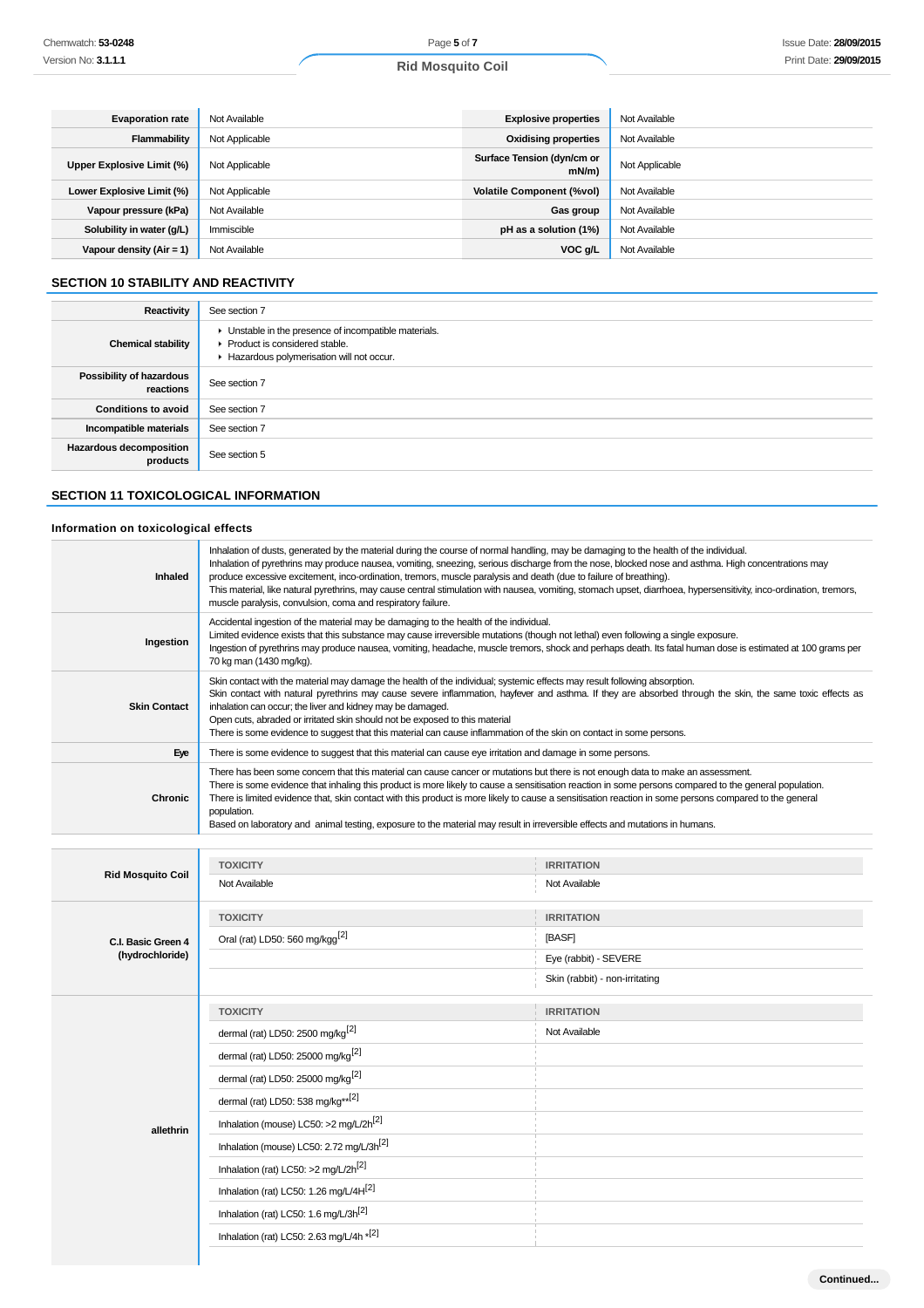|                                              | Oral (rat) LD50: 378 mg/kg <sup>[2]</sup>                                                                                                                                                                                                                                                                                                                                                                                                                                                                                                                                                                                                                                                                                                                            |                                 |                                                                                                                                                                    |
|----------------------------------------------|----------------------------------------------------------------------------------------------------------------------------------------------------------------------------------------------------------------------------------------------------------------------------------------------------------------------------------------------------------------------------------------------------------------------------------------------------------------------------------------------------------------------------------------------------------------------------------------------------------------------------------------------------------------------------------------------------------------------------------------------------------------------|---------------------------------|--------------------------------------------------------------------------------------------------------------------------------------------------------------------|
|                                              | Oral (rat) LD50: 378 mg/kg <sup>[2]</sup>                                                                                                                                                                                                                                                                                                                                                                                                                                                                                                                                                                                                                                                                                                                            |                                 |                                                                                                                                                                    |
|                                              | Oral (rat) LD50: 378 mg/kg** <sup>[2]</sup>                                                                                                                                                                                                                                                                                                                                                                                                                                                                                                                                                                                                                                                                                                                          |                                 |                                                                                                                                                                    |
|                                              | Oral (rat) LD50: 430 mg/kg <sup>[2]</sup>                                                                                                                                                                                                                                                                                                                                                                                                                                                                                                                                                                                                                                                                                                                            |                                 |                                                                                                                                                                    |
| Legend:                                      | 1. Value obtained from Europe ECHA Registered Substances - Acute toxicity 2.* Value obtained from manufacturer's SDS. Unless otherwise specified data<br>extracted from RTECS - Register of Toxic Effect of chemical Substances                                                                                                                                                                                                                                                                                                                                                                                                                                                                                                                                      |                                 |                                                                                                                                                                    |
|                                              |                                                                                                                                                                                                                                                                                                                                                                                                                                                                                                                                                                                                                                                                                                                                                                      |                                 |                                                                                                                                                                    |
| <b>Rid Mosquito Coil</b>                     | Malachite green and its major metabolite, leuco-malachite green is reported to cause mutations and cancer. However, animal testing using rats showed<br>an increase in benign lung tumours in male rats but not an increase in liver tumours. A direct link between malachite green and liver tumours could not be<br>proven.                                                                                                                                                                                                                                                                                                                                                                                                                                        |                                 |                                                                                                                                                                    |
| <b>C.I. BASIC GREEN 4</b><br>(HYDROCHLORIDE) | The material may produce severe irritation to the eye causing pronounced inflammation. Repeated or prolonged exposure to irritants may produce<br>conjunctivitis.<br>Malachite green and its major metabolite, leuco-malachite green is reported to cause mutations and cancer. However, animal testing using rats showed<br>an increase in benign lung tumours in male rats but not an increase in liver tumours.                                                                                                                                                                                                                                                                                                                                                   |                                 |                                                                                                                                                                    |
| <b>ALLETHRIN</b>                             | Allethrin is slightly to moderately toxic through skin contact, causing itching, burning, tingling, numbness, a feeling of warmth, but not skin inflammation.<br>Exposure to large doses may lead to nausea, vomiting, diarrhoea, excitement, inco-ordination, tremors, convulsions, bloody tears, incontinence, muscle<br>paralysis, exhaustion and coma. The liver may be affected with prolonged exposure, and allethrin may also damage the central nervous system. Allethrin<br>may cause mutations, but it does not seem to cause cancer or birth defects.<br>for bioallethrin CAS RN: 28434-00-6 RTECS No.: GZ 14772000 for racemic mixture RTECS No.: GZ 1476000 Excitement, ataxia, urinary tract changes<br>recorded ADI: 0.03 mg/kg/day NOEL: 3 mg/kg/day |                                 |                                                                                                                                                                    |
|                                              |                                                                                                                                                                                                                                                                                                                                                                                                                                                                                                                                                                                                                                                                                                                                                                      |                                 |                                                                                                                                                                    |
| <b>Acute Toxicity</b>                        | $\circledcirc$                                                                                                                                                                                                                                                                                                                                                                                                                                                                                                                                                                                                                                                                                                                                                       | Carcinogenicity                 | ⊚                                                                                                                                                                  |
| <b>Skin Irritation/Corrosion</b>             | $\circ$                                                                                                                                                                                                                                                                                                                                                                                                                                                                                                                                                                                                                                                                                                                                                              | Reproductivity                  | $\circledcirc$                                                                                                                                                     |
| <b>Serious Eye</b><br>Damage/Irritation      | $\circledcirc$                                                                                                                                                                                                                                                                                                                                                                                                                                                                                                                                                                                                                                                                                                                                                       | <b>STOT - Single Exposure</b>   | $\circ$                                                                                                                                                            |
| <b>Respiratory or Skin</b><br>sensitisation  | ◎                                                                                                                                                                                                                                                                                                                                                                                                                                                                                                                                                                                                                                                                                                                                                                    | <b>STOT - Repeated Exposure</b> | O                                                                                                                                                                  |
| <b>Mutagenicity</b>                          | ◎                                                                                                                                                                                                                                                                                                                                                                                                                                                                                                                                                                                                                                                                                                                                                                    | <b>Aspiration Hazard</b>        | Q                                                                                                                                                                  |
|                                              |                                                                                                                                                                                                                                                                                                                                                                                                                                                                                                                                                                                                                                                                                                                                                                      | Legend:                         | $\blacktriangleright$ - Data required to make classification available<br>$\blacktriangleright$ - Data available but does not fill the criteria for classification |

– Data Not Available to make classification

### **SECTION 12 ECOLOGICAL INFORMATION**

### **Toxicity**

### **DO NOT** discharge into sewer or waterways.

### **Persistence and degradability**

| Ingredient                            | Persistence: Water/Soil       | Persistence: Air              |
|---------------------------------------|-------------------------------|-------------------------------|
| C.I. Basic Green 4<br>(hydrochloride) | $HIGH$ (Half-life = 360 days) | LOW (Half-life $= 0.01$ days) |
| allethrin                             | HIGH                          | <b>HIGH</b>                   |

### **Bioaccumulative potential**

| Ingredient                            | <b>Bioaccumulation</b> |
|---------------------------------------|------------------------|
| C.I. Basic Green 4<br>(hydrochloride) | $LOW (BCF = 91)$       |
| allethrin                             | $HIGH (LogKOW = 4.78)$ |
|                                       |                        |

### **Mobility in soil**

| Ingredient                            | <b>Mobility</b>       |
|---------------------------------------|-----------------------|
| C.I. Basic Green 4<br>(hydrochloride) | $LOW (KOC = 1023000)$ |
| allethrin                             | LOW ( $KOC = 3076$ )  |

### **SECTION 13 DISPOSAL CONSIDERATIONS**

### **Waste treatment methods**

| <b>Product / Packaging</b><br>disposal | $\blacktriangleright$ Recycle wherever possible.<br>► Consult manufacturer for recycling options or consult local or regional waste management authority for disposal if no suitable treatment or disposal facility<br>can be identified.<br>Dispose of by: burial in a land-fill specifically licenced to accept chemical and / or pharmaceutical wastes or Incineration in a licenced apparatus (after<br>admixture with suitable combustible material)<br>• Decontaminate empty containers. Observe all label safeguards until containers are cleaned and destroyed. |
|----------------------------------------|-------------------------------------------------------------------------------------------------------------------------------------------------------------------------------------------------------------------------------------------------------------------------------------------------------------------------------------------------------------------------------------------------------------------------------------------------------------------------------------------------------------------------------------------------------------------------|
|----------------------------------------|-------------------------------------------------------------------------------------------------------------------------------------------------------------------------------------------------------------------------------------------------------------------------------------------------------------------------------------------------------------------------------------------------------------------------------------------------------------------------------------------------------------------------------------------------------------------------|